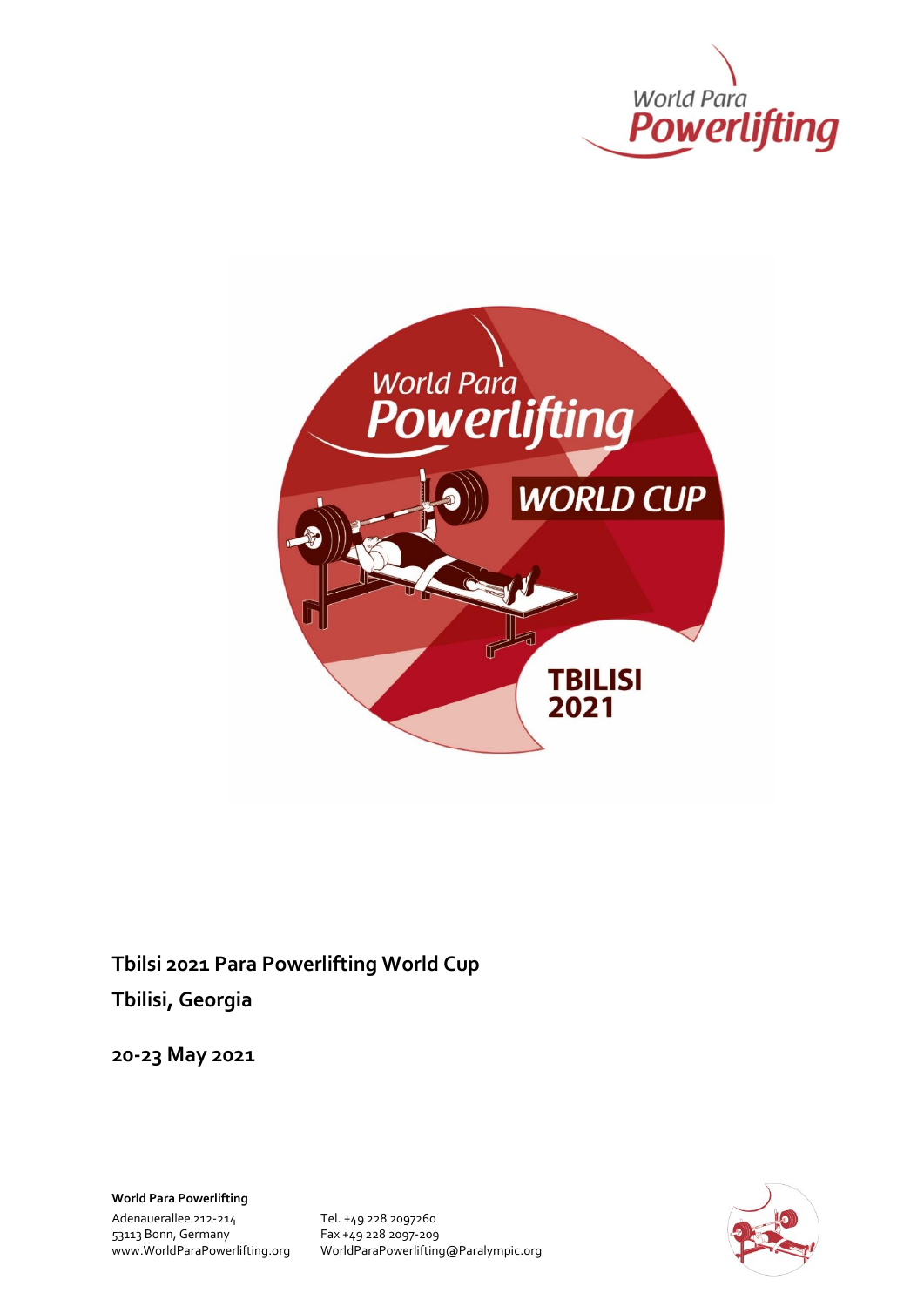

# Contents

| $\mathbf{1}$   |       |  |  |  |  |  |  |
|----------------|-------|--|--|--|--|--|--|
| 2              |       |  |  |  |  |  |  |
| 3              |       |  |  |  |  |  |  |
| 4              |       |  |  |  |  |  |  |
|                | 4.1   |  |  |  |  |  |  |
|                | 4.2   |  |  |  |  |  |  |
|                | 4.3   |  |  |  |  |  |  |
| 5              |       |  |  |  |  |  |  |
| 6              |       |  |  |  |  |  |  |
| $\overline{7}$ |       |  |  |  |  |  |  |
|                | 7.1   |  |  |  |  |  |  |
|                | 7.2   |  |  |  |  |  |  |
|                | 7.2.1 |  |  |  |  |  |  |
|                | 7.2.2 |  |  |  |  |  |  |
|                | 7.3   |  |  |  |  |  |  |
|                | 7.4   |  |  |  |  |  |  |
|                | 7.5   |  |  |  |  |  |  |
|                | 7.6   |  |  |  |  |  |  |
|                | 7.7   |  |  |  |  |  |  |
|                | 7.8   |  |  |  |  |  |  |
|                | 7.9   |  |  |  |  |  |  |
|                | 7.10  |  |  |  |  |  |  |
|                | 7.11  |  |  |  |  |  |  |
| 8              |       |  |  |  |  |  |  |
|                |       |  |  |  |  |  |  |
|                | 8.2   |  |  |  |  |  |  |
|                | 8.3   |  |  |  |  |  |  |
|                | 8.4   |  |  |  |  |  |  |
|                | 8.5   |  |  |  |  |  |  |
|                | 8.6   |  |  |  |  |  |  |
| 9              |       |  |  |  |  |  |  |
| 10             |       |  |  |  |  |  |  |

#### <span id="page-1-0"></span>**Competition Dates**  $\mathbf{1}$

| WPPO Level 3 Technical Official course | Provided online 15-30 April (1-hour |  |  |
|----------------------------------------|-------------------------------------|--|--|
|                                        | session 3 times per week)           |  |  |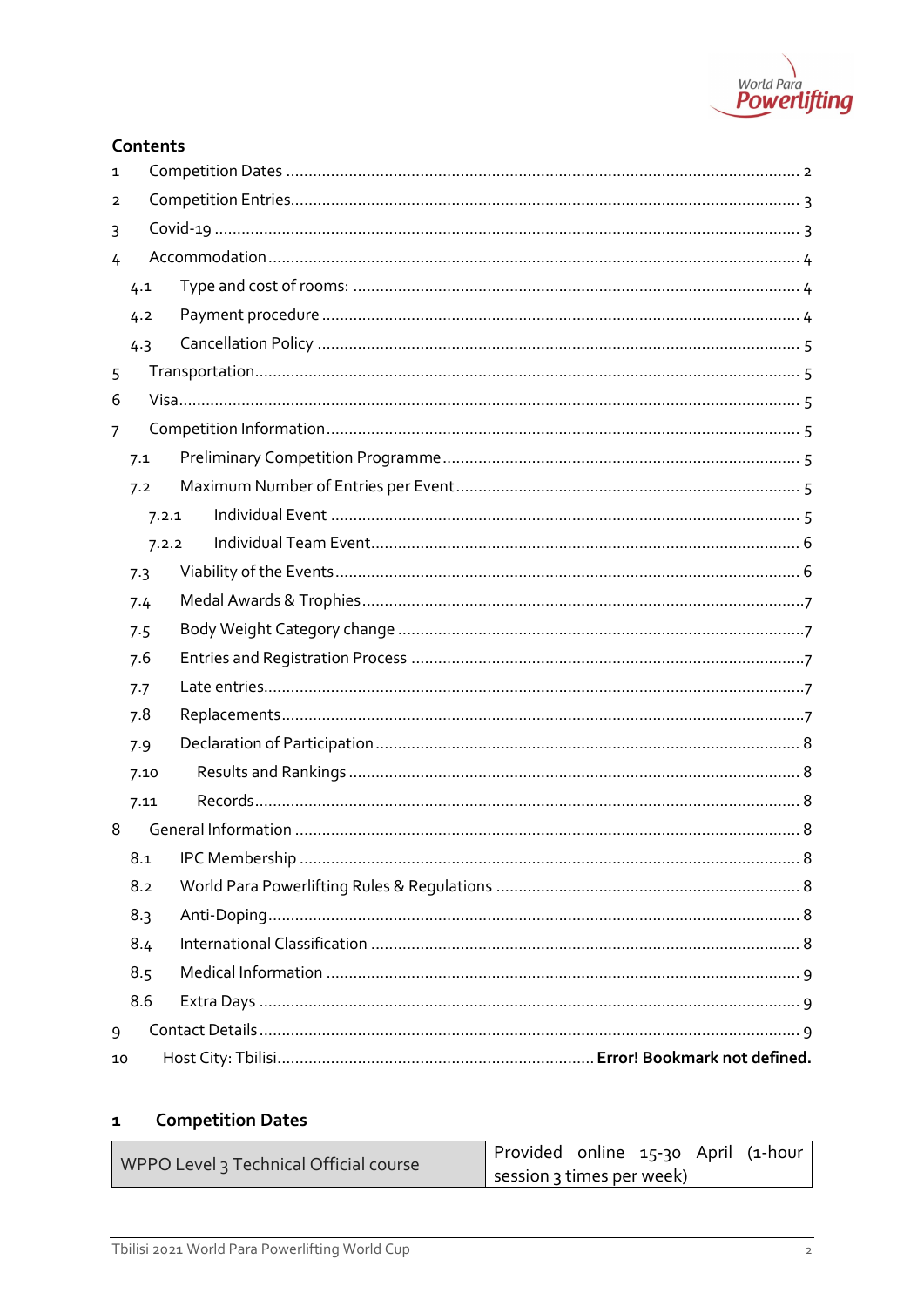

| Introduction to Para PO Coaching Course   | Provided online 15-30 April (1-hour<br>session 3 times per week) |  |  |
|-------------------------------------------|------------------------------------------------------------------|--|--|
| <b>Team Arrival Dates</b>                 | 17 May 2021                                                      |  |  |
| <b>International Classification</b>       | 18-19 May 2021                                                   |  |  |
| Raise the Bar! Anti-Doping Seminars (TBC) | 17-18 May 2021                                                   |  |  |
| <b>Technical Meeting</b>                  | 19 May 2021                                                      |  |  |
| <b>Competition Dates</b>                  | 20-23 May 2021                                                   |  |  |
| <b>Team Departures</b>                    | 24 May 2021                                                      |  |  |

#### <span id="page-2-0"></span>**2 Competition Entries**

All competition entries must be completed via the **IPC Online entry system** at [www.paralympic.org/sdms](http://www.paralympic.org/sdms) by the entry deadlines displayed below. Visa invitation, accommodation applications, accreditation applications and travel information must be submitted by no later than the deadlines published below.

| Entry by number & By Names Opens                                                                                                      | 1 February 2021 |  |
|---------------------------------------------------------------------------------------------------------------------------------------|-----------------|--|
| Entry by number & By Names Deadline                                                                                                   | 31 March 2021   |  |
| <b>Accreditation System Opens</b>                                                                                                     | 31 March 2021   |  |
| Final Deadline to return request for Visa invitation<br>letter application                                                            | 5 April 2021    |  |
| Final Deadline to return:                                                                                                             |                 |  |
| Travel Information<br>$\blacksquare$<br><b>Accommodation Form</b><br>$\blacksquare$<br>Complete Online Accreditation Application<br>٠ | 20 April 2021   |  |

**\*Accommodation will not be reserved by the LOC until full payment is receive**

#### <span id="page-2-1"></span>**3 Covid-19**

Georgian Paralympic Committee is working closely with the Georgian government and our main goal is to make a safe and enjoyable competition. Georgian government guidance will lead our planning to ensure a Covid secure event. In order to make the event as safe as possible for every attendee we will require the complete support and cooperation of all teams. This may include Covid Testing in your respective country within 72 hours of departure, at the cost of the NPC. And additional 2 Covid Testing in Tbilisi, covered by the LOC, social distancing, use of face coverings and any other elements of the Event Covid Plan that the LOC puts in place.

Note: Any additional PCR test cost 122 USD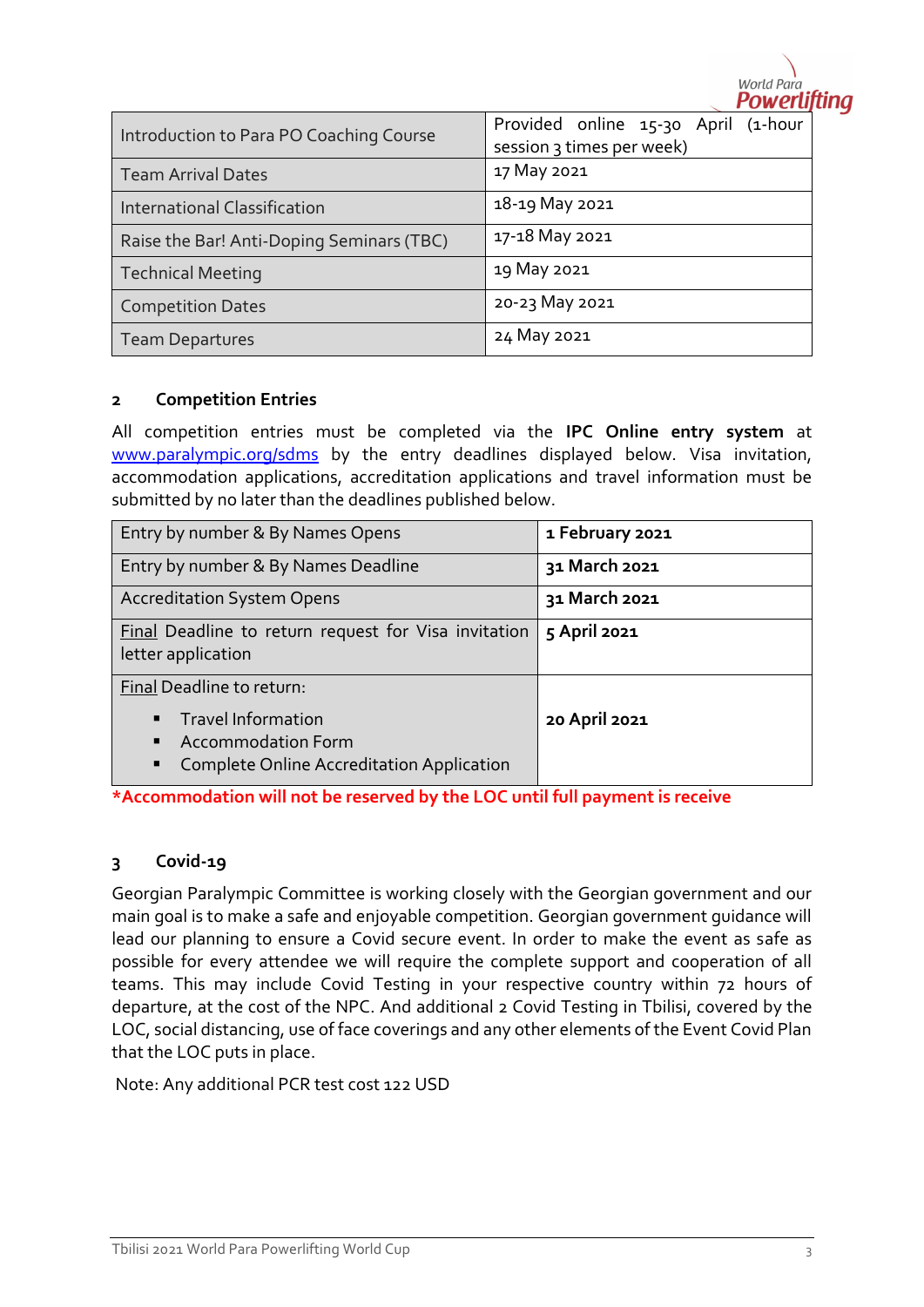

# <span id="page-3-0"></span>**4 Accommodation**

Hotel & Preferences Hualing in Tbilisi is the official hotel for all athletes and team officials during the World Cup. This hotel offers accommodation in accessible single and double rooms.

- Hotel name: Hotel & Preferences Hualing
- Address: 22 J. Lezhava Str., 0152
- Tbilisi, Georgia
- Website:<http://www.hotelspreference.ge/>

# <span id="page-3-1"></span>**4.1 Type and cost of rooms:**



- **EXTERN 180 EURO** per person per night including 3 meals per day
- **Double room: 140 EURO** per person per night including 3 meals per day
- The check-in time at the competition hotel is from 14:00 and the check-out is until 12:00pm





#### <span id="page-3-2"></span>**4.2 Payment procedure**

Full accommodation fees must be transferred to the following bank account, by no later than 20 April 2021.Please note that room bookings will only be confirmed and allocated to teams when the accommodation payment has been received in full.

#### **Bank Details:**

| Beneficiary's Bank:  | <b>JSC TBC Bank</b>           |
|----------------------|-------------------------------|
|                      | Tbilisi, Georgia              |
| Swift Code:          | TBCBGE <sub>22</sub>          |
| IBAN:                | GE64TB7564636080100006        |
| Name of Beneficiary: | Georgian Paralympic Committee |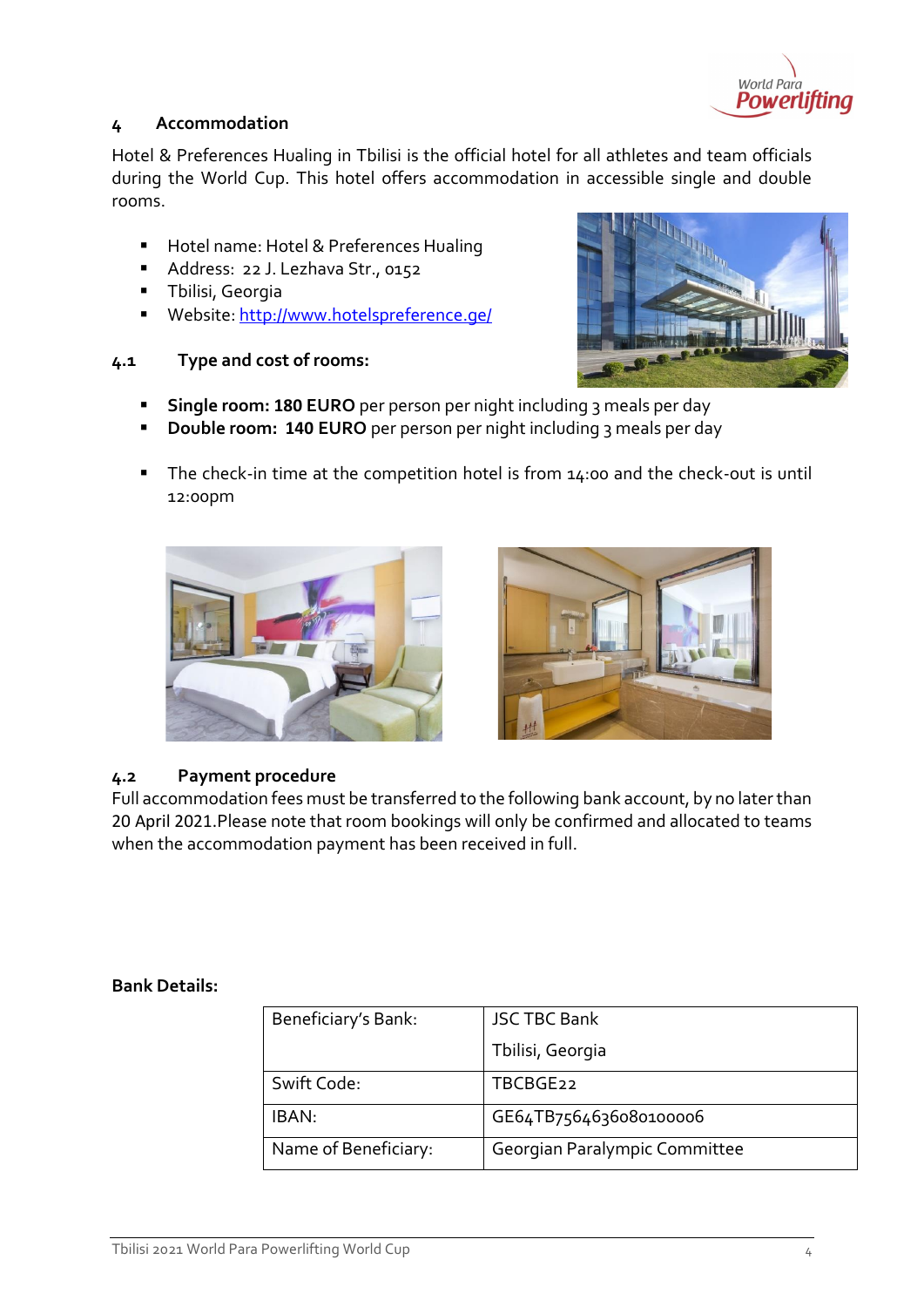

# <span id="page-4-0"></span>**4.3 Cancellation Policy**

- 50% of payment will be refunded if cancellations are made before 31 March 2021.
- No payment will be refunded if the cancellation is from 1<sup>st</sup> April 2021.

**• The competition fee is a flat rate fee and not refundable for neither late arrival nor early** departure. The LOC will reimburse the competition fee if the competition is cancelled due to Covid-19 or circumstances beyond that LOC reasonable control including (Force Majeure). The LOC will be not responsible in reimbursing the travel expenses of participants. In case of a team member tests positive prior travel:

- Proof of a positive Covid-19 test in English must be provided for each individual who cannot travel.
- Without proof of a positive Covid-19 test in English, a refund will not be possible.

# <span id="page-4-1"></span>**5 Transportation**

Transportation will be provided free of charge to all athletes and team officials from/to Tbilisi International Airport, to the official competition hotel (Hualing Tbilisi) on the official arrival and departures days.

Distance between Tbilisi international Airport and competition hotel (Hualing Tbilisi) is 10 km. Driving by bus or car needs 15-20 minutes.

#### <span id="page-4-2"></span>**6 Visa**

Visas will be issued to all competing athletes and registered team officials upon arrival to Tbilisi International Airport. Visa forms must be completed and sent to the LOC by no later than 5 April.

Visa invitation letters will be sent to teams and these must be printed and brought with each individual team member during transit to Tbilisi International Airport in order to be issued a visa upon arrival. You can check information on the following link: <https://www.geoconsul.gov.ge/HtmlPage/Html/View?id=956&lang=Eng>

#### <span id="page-4-3"></span>**7 Competition Information**

#### <span id="page-4-4"></span>**7.1 Preliminary Competition Programme**

The Provisional timetable and events programme will be provided after the final entries by name deadline. The competition schedule will remain subject to change until the close of the technical meeting.

#### <span id="page-4-5"></span>**7.2 Maximum Number of Entries per Event**

#### <span id="page-4-6"></span>**7.2.1 Individual Event**

The maximum number of **Senior** individual entries per NPC/NF across all senior bodyweight categories will be:

■ Female Athletes: Twenty (20)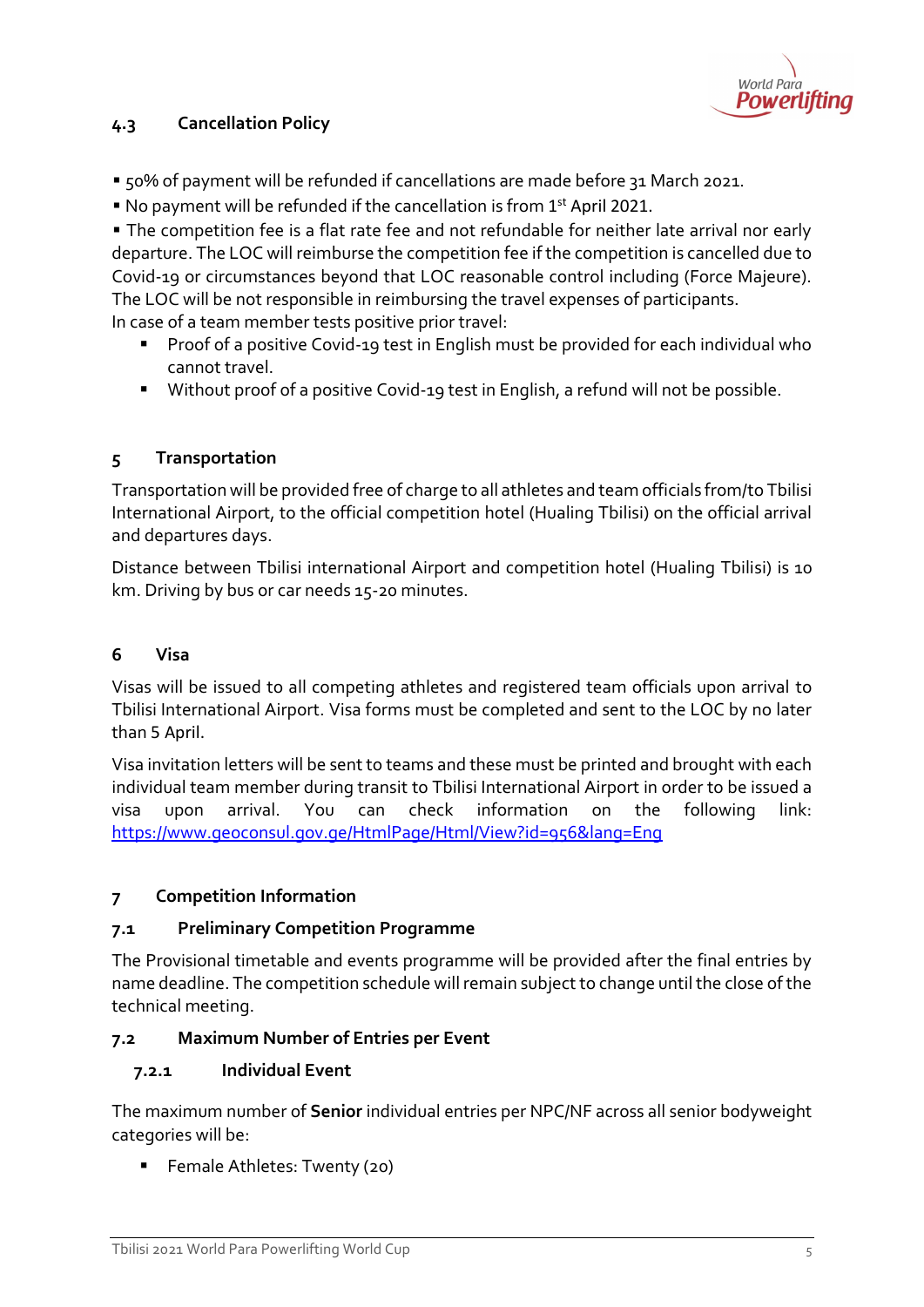

■ Male Athletes: Twenty (20)

There must not be more than two (2) senior athletes from any one country in the same bodyweight category\*

**Note:** The maximum number of senior individual entries for the **competition host NPC only**, is sixty (60) athletes (Female: 30 and Male: 30) across all senior bodyweight categories. There must not be more than three (3) senior athletes from Championship host NPC in the same bodyweight category\*

The maximum number of **Junior** individual entries per NPC/NF across all junior bodyweight categories will be:

- Female Athletes: Thirty (30)
- Male Athletes: Thirty (30)

There must not be more than three (3) junior athletes from any one country in the same bodyweight category

# <span id="page-5-0"></span>**7.2.2 Individual Team Event**

NPCs are permitted to enter only one (1) additional individual entry per bodyweight category if they wish to enter the Individual Team Event. The athlete entered that receives the lowest individual competition rank will have their individual result recognised for World, Regional and Paralympic ranking purposes only, but they will not be eligible to receive an individual event medal only a team event medal.

Team events will only exist in senior bodyweight categories, but the team may comprise of both senior and junior athletes, if such athletes compete in the same bodyweight category. To ensure the viability of team events, these athletes entered in the team event will not be permitted to change bodyweight categories during the Technical Meeting.

# <span id="page-5-1"></span>**7.3 Viability of the Events**

An individual event can be considered viable when the below minimum athlete numbers apply per bodyweight category:

- 1 Athlete: MQS rule when there is one (1) athlete in a single bodyweight category and they lift equal to or more than the respective Regional Championship MQS for that bodyweight category, as detailed in Appendix 7 of the WPPO rules and regulations (Gold).
- Minus one rule (-1) when there are two athletes in a single bodyweight category (Gold)
- 3 or more Athletes: All medals will be awarded (Gold, Silver, Bronze)

An individual team event can be considered viable when two (2) complete teams entered within that individual bodyweight category. A team must consist of three (3) competing athletes from the same nation within that individual bodyweight category in that competition.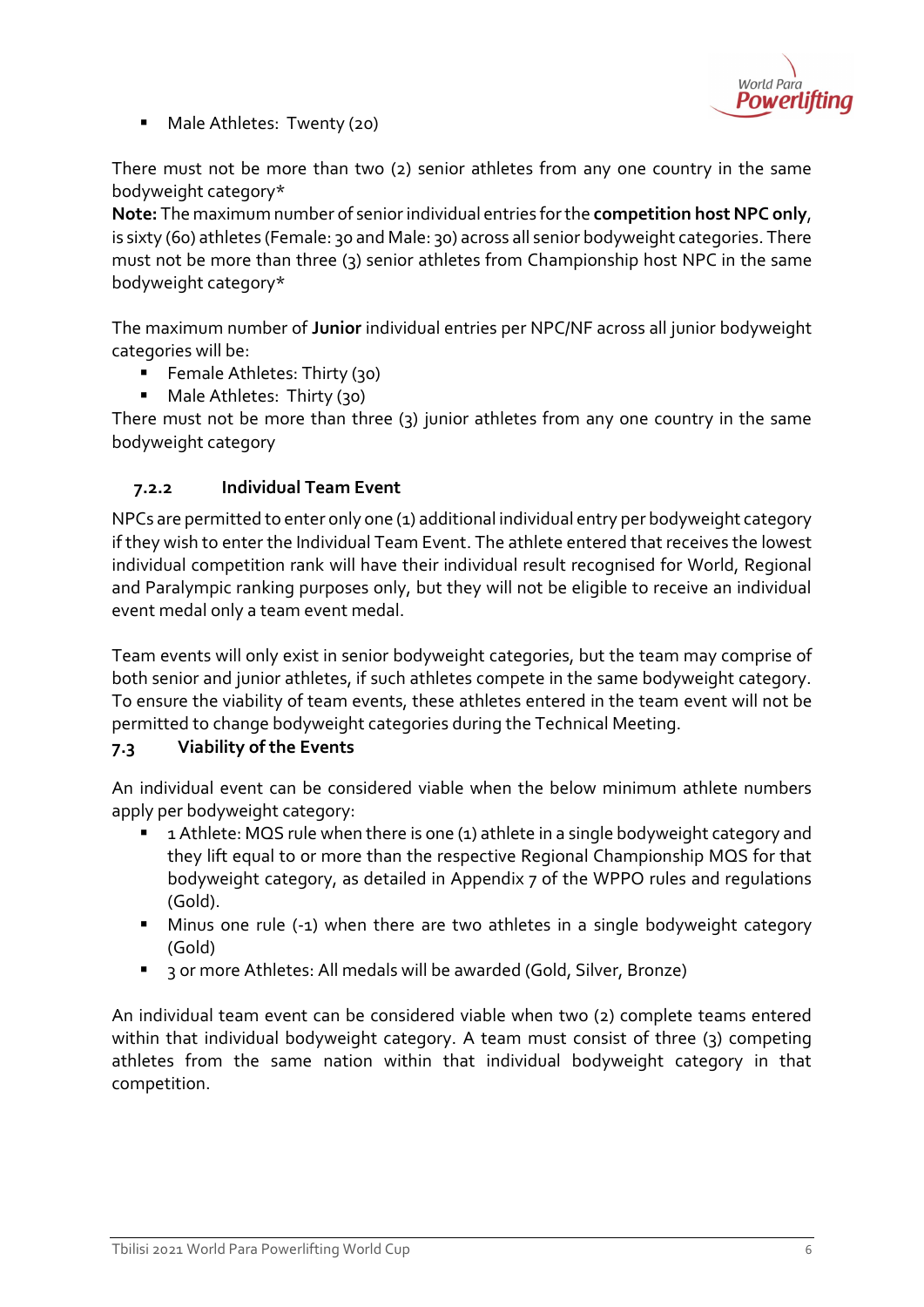

# <span id="page-6-0"></span>**7.4 Medal Awards & Trophies**

Medals will be awarded to the top three (3) placed junior and senior athletes per bodyweight category in accordance with the above viability of events. Medals in the Individual and Mixed Team events will be awarded to the top three (3) placed teams.

At this competition One (1) team trophy only will be awarded to just the highest placed team from all competing nations, using points from the top six (6) ranked athletes from the individual event in accordance with 16.6.4 of the Rules and Regulations from one (1) or both genders, and junior and senior athletes will both be considered.

# <span id="page-6-1"></span>**7.5 Body Weight Category change**

Bodyweight category changes will be permitted following the final entry deadline only during the technical meeting in line with article 11.3.9 of the WPPO rules and regulations. The bodyweight category that is signed off at the technical meeting is considered final, and no further changes will be allowed. Please note that to ensure the viability of teams, athletes that have entered a team event will not be permitted to change bodyweight categories after the final entry deadline.

# <span id="page-6-2"></span>**7.6 Entries and Registration Process**

In order to enter this competition all athletes must be registered and licensed for the 2020 competition season via the [SDMS Athlete Data Management System](http://www.paralympic.org/sdms) by no later than the final entry deadline. Athletes do not require a Minimum Qualifying Standard (MQS) to enter the competition.

All athletes must be entered by their respective NPC/NF via the IPC Online Entry System by the final entry deadline in order to be accepted by World Para Powerlifting. Should you require assistance with entries please contact World Para Powerlifting: [info@WorldParaPowerlifting.org.](mailto:info@WorldParaPowerlifting.org)

# <span id="page-6-3"></span>**7.7 Late entries**

Teams must contact the WPPO office if there is a late entry request. All respective information provided by the NPC/NF will be reviewed in consultation with the LOC on a 'case by case' basis and the entry may be accepted or rejected accordingly by WPPO only.

# <span id="page-6-4"></span>**7.8 Replacements**

The WPPO Office must be informed if any NPC/NF needs to make an athlete replacement. The replacement of athletes may be accepted due to injury or medical reasons. All respective supporting information regarding the replacement must be sent to the WPPO office and it will be reviewed on a 'case by case' basis and accepted or rejected accordingly by WPPO only.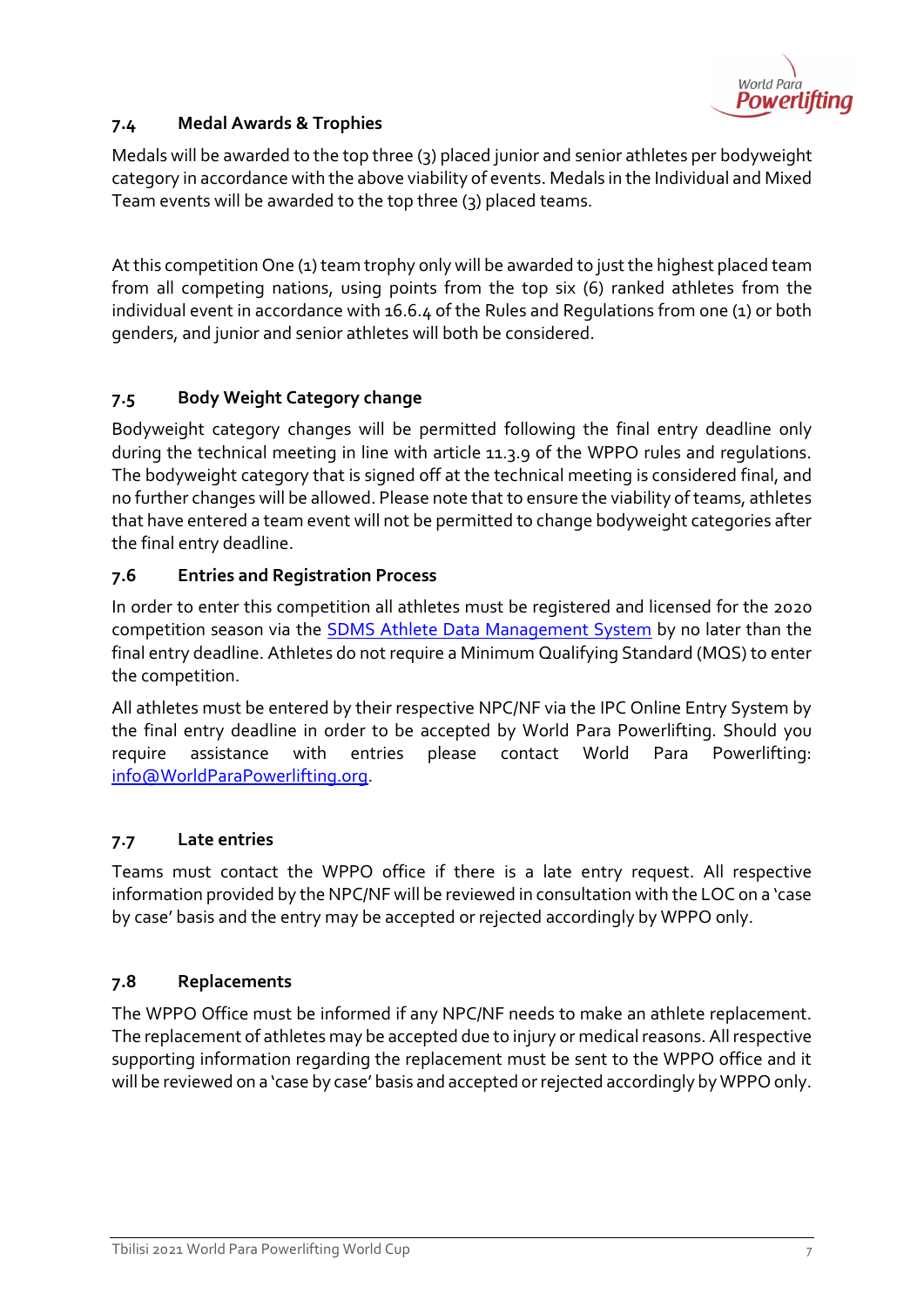

# <span id="page-7-0"></span>**7.9 Declaration of Participation**

By completing and submitting your final sport entries via the IPC Online Entry System, NPCs are considered to have declared the participation of their athletes in the specified event/categories.

# <span id="page-7-1"></span>**7.10 Results and Rankings**

Only results of athletes who are licensed within the given timelines for results recognition and have a Review or Confirmed sport class status will be taken into consideration for inclusion in the official World and Regional ranking lists. The results will also be recognised on the Paralympic ranking list for only those athletes that have met all the published prerequisites to be on the Paralympic rankings.

# <span id="page-7-2"></span>**7.11 Records**

At this competition athletes are permitted to break records. Please refer to article 16.5 of the WPPO rules and regulations to see the eligibility requirements for an athlete to break a record.

# <span id="page-7-3"></span>**8 General Information**

#### <span id="page-7-4"></span>**8.1 IPC Membership**

The Organising Committee will only accept entry forms submitted by the NPC / NPF in good standing with the IPC. Furthermore, only those entry forms submitted by the NPC President, Secretary General or authorized person will be processed. For further information on the IPC's membership policies or to address general membership issues, please contact the World Para Powerlifting office.

#### <span id="page-7-5"></span>**8.2 World Para Powerlifting Rules & Regulations**

The current World Para Powerlifting Technical Rules & Regulations February 2019 (Version 3) will apply for this competition.

# <span id="page-7-6"></span>**8.3 Anti-Doping**

The Anti-Doping control / processes will be carried out in full accordance with the IPC Anti-Doping Code and the IPC Doping Control Agreement.

# <span id="page-7-7"></span>**8.4 International Classification**

Athletes who have never been classified and or have a designated sport class status of Review or Review 2020 or earlier will be required to undergo International Classification prior to the start of the competition. A detailed classification schedule will follow after the revision of the final entries by World Para Powerlifting. Athletes that are required to attend international classification must arrive no later than 03 February 2020.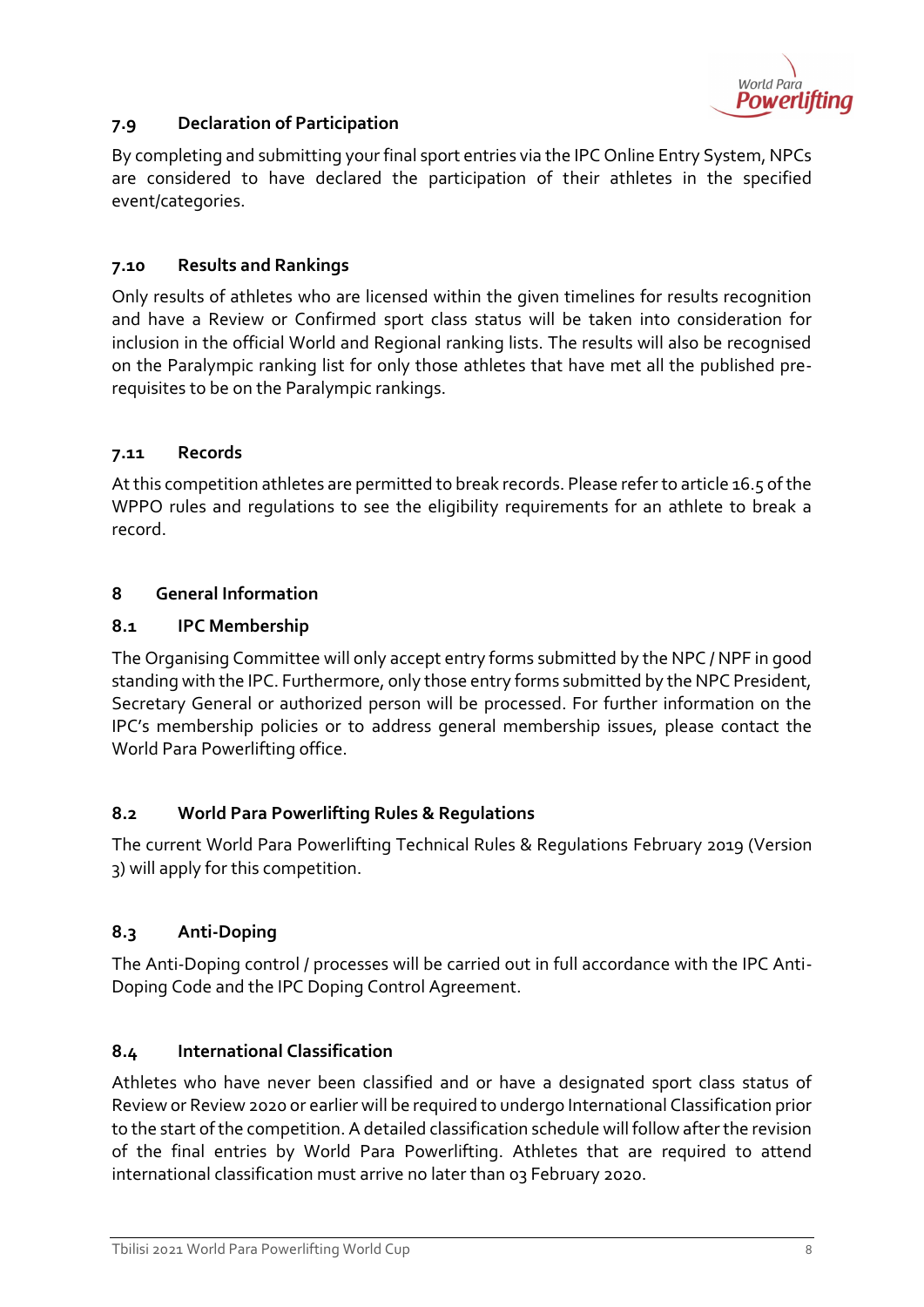

# <span id="page-8-0"></span>**8.5 Medical Information**

The LOC will ensure the implementation of all necessary and appropriate on-site medical, emergency ambulance and first aid services during training days and the competition. For medical treatment no medical insurance will be provided to any participants. All participants are responsible for obtaining their own medical insurance (including Repatriation Coverage) and will be responsible for any medical expenses resulting from participation in the event. Each NPC must ensure that all members of their delegation are appropriately insured, including coverage for travel, liability, accidents and repatriation. It is advised that you contact your doctor prior to travel to ensure you have the appropriate and advised vaccines you require based on where you are traveling.

#### <span id="page-8-1"></span>**8.6 Extra Days**

In case of early arrivals or late departures outside of the official arrival and departure dates, any additional needs for accommodation, transportation, meals and any other services must be organised and paid for by the respective NPC/NF for these additional dates.

#### <span id="page-8-2"></span>**9 Contact Details**

#### **LOC Georgian Paralympic Committee World Para Powerlifting**

Tel: +995595600622 Tel: 0049 228 2097 129

Email: Tbilisi.worldcup@gmail.com Email[:info@worldparapowerlifting.org](mailto:info@worldparapowerlifting.org)

# **10 Host City: Tbilisi**

**Tbilisi** is the capital and the largest city of Georgia, lying on the banks of the [Kura River](https://en.wikipedia.org/wiki/Kura_(Caspian_Sea)) with a population of approximately 1.5 million people. Tbilisi was founded in the 5th century [AD](https://en.wikipedia.org/wiki/Anno_Domini) by [Vakhtang I of Iberia,](https://en.wikipedia.org/wiki/Vakhtang_I_of_Iberia) and since then has served as the capital of various Georgian kingdoms and republics. Between 1801 and 1917, then part of the [Russian Empire,](https://en.wikipedia.org/wiki/Russian_Empire) Tiflis was the seat of the [Imperial Viceroy,](https://en.wikipedia.org/wiki/Caucasus_Viceroyalty_(1801%E2%80%931917)) governing both [Southern](https://en.wikipedia.org/wiki/Transcaucasia) and [Northern](https://en.wikipedia.org/wiki/North_Caucasus) [Caucasus.](https://en.wikipedia.org/wiki/Caucasus)